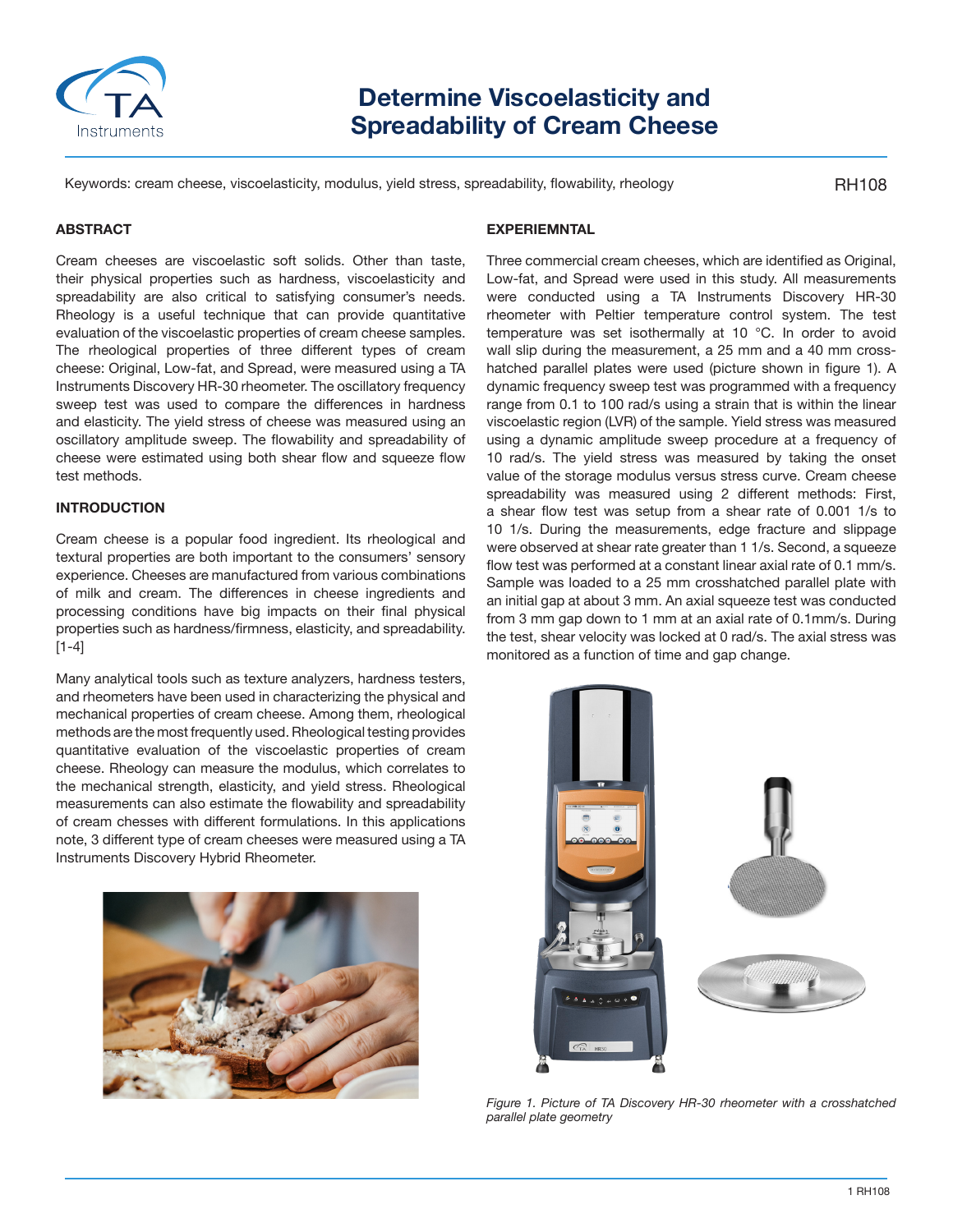#### **RESULTS AND DISCUSSIONS**

Cream cheese behaves like a soft semi-solid material. Different formulations could cause large variations in their viscoelastic properties. A dynamic frequency sweep test can quantitatively evaluate and compare the differences between different formulations. Figure 2 shows the frequency sweep test results on 3 cream cheeses. For all 3 types of cheeses, within the test frequency range, storage modulus(G') is always greater than loss modulus (G") (figure 2a), which indicate that these cheeses are solid-like at this measurement condition (i.e., 10 °C). The storage modulus is a measure of the mechanical strength of the sample, which can correlate to its hardness /firmness. Testing results show that the Original cheese has the highest hardness, and the Low-fat cheese has the lowest hardness among the three cheeses. Figure 2b also compares the differences in their complex viscosity (η\*). The results indicate that all three cheeses are extremely shear thinning. Complex viscosity includes two components (equation 1): the viscous component (η'), which correlates to the shear viscosity, and the elastic component  $(\eta$ "), which describes the elastic response of the sample. Since cheese is viscoelastic, the elastic component (η") also have contributions to the complex viscosity signal. Therefore, this complex viscosity parameter cannot be used to directly correlate to the flowability or spreadability.

$$
\eta^* = \eta' \cdot i\eta'' \tag{1}
$$



*Figure 2. Dynamic frequency sweep test results on three type of cream cheeses at T=10 °C. (a) Moduli versus frequency; (b) complex viscosity versus frequency.*

Cream cheese will not flow if the applied stress is below its yield point. Therefore, yield stress analysis is the first step in studying the flowability and spreadability of cheese. There are different rheological methods that can be used to quantitatively describe yield behavior [5-7]. The dynamic oscillatory amplitude sweep test provides the best test reproducibility for analyzing the yield stress of cream cheeses. Figure 3 shows the amplitude sweep result of testing Original cream cheese at 10 °C. Yield can be measured by taking the onset point from the storage modulus (G') versus oscillation stress curve. Above the yield point, the sample undergoes irreversible plastic deformation. Therefore, this yield point is also described as an indicator of the end of linear viscoelastic region (LVR) of this material.



*Figure 3. Dynamic amplitude sweep test on Original cream cheese*

The differences of yield stress on 3 different cream cheeses are summarized in figure 4. Since the Original cream cheese has more fat content, it shows the highest yield stress. The Low-fat cheese shows the lowest yield stress. After the stress exceeds the yield point, the spreadability of cream cheese is typically described by their flow behaviors.



*Figure 4. Yield stress analysis using amplitude sweep test results*

Figure 5 shows the steady shear flow test result on Spread cheese sample. To avoid wall slip, a 40 mm crosshatched parallel plate geometry was used. Even so, samples show obvious slippage at shear rates greater than 1 1/s. This limits the viscosity measurement to the lower shear rate region. However, since this flow curve fits well with the Carreau-Yasuda model (equation 2),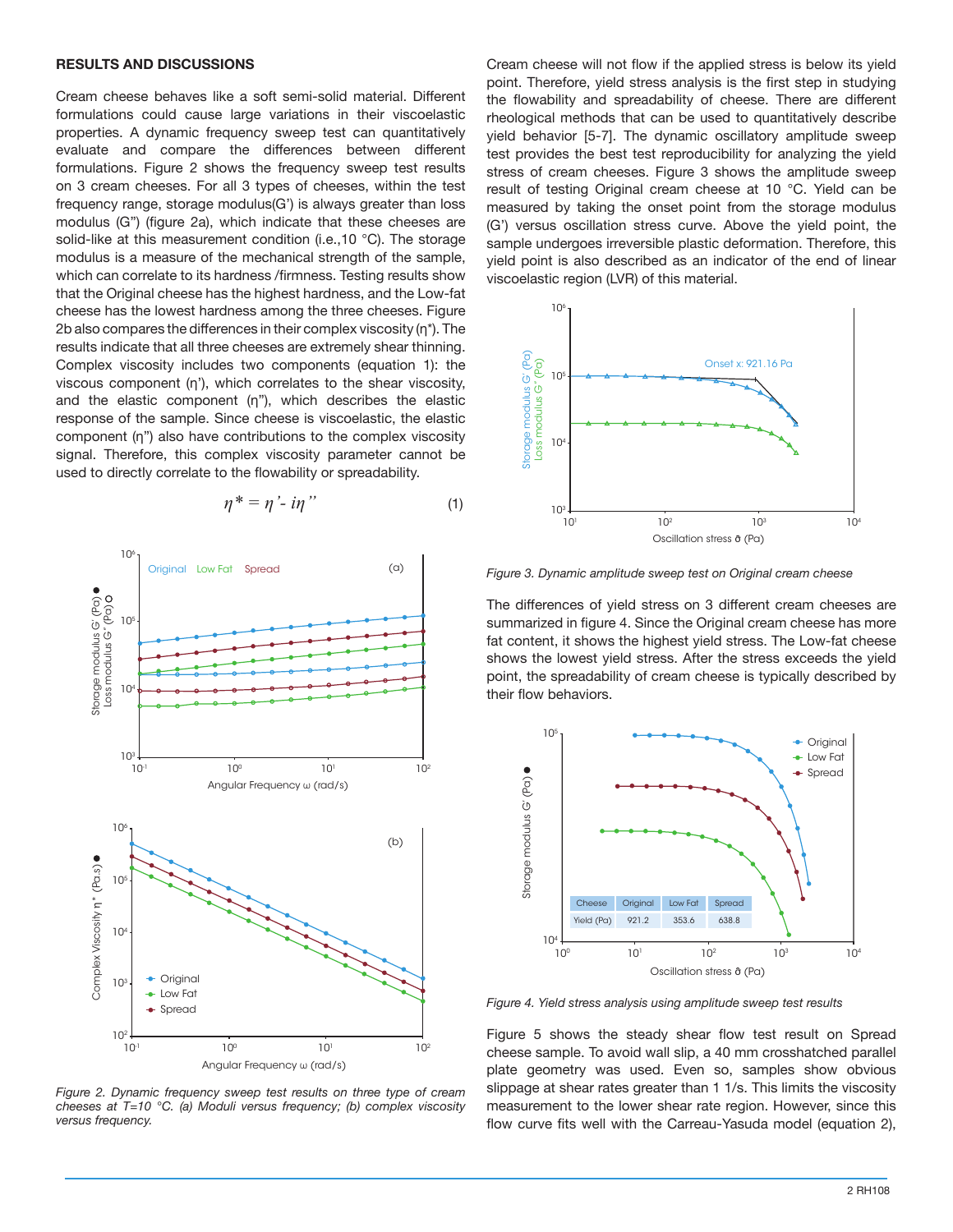one can use model fitting to extrapolate and predict the viscosity at applications condition (e.g. shear rate at 100 1/s).

$$
\frac{\eta - \eta_{\infty}}{\eta_0 - \eta_{\infty}} = \left[1 + (k\dot{\gamma})^a\right]^{\frac{\eta - 1}{a}} \tag{2}
$$



*Figure 5. Steady shear flow tests on Spread cream cheese*

Figure 6 shows the overlay of flow test results on 3 cream cheeses. Above their yield stresses, all 3 types of cream cheeses show significant shear thinning behavior. The shear rate of spreading cheese to the surface of a bread is usually about 10-100 1/s. When extrapolating the viscosity curves to the applications shear conditions, it is obvious that the Spread cream cheese has the lowest shear viscosity, so it is the most spreadable. Even though the Low-fat cheese has a low yield stress and shows lower initial zero shear viscosity, it is less shear thinning. Therefore, the Lowfat cheese has poor spreadability compared to Spread cheese. The original cheese shows the highest predicted viscosity at the spreading shear condition.



*Figure 6. Steady shear flow tests on 3 different cream cheeses.*

Another method that can be used to measure spreadability is the axial squeeze flow test. The cheese samples were loaded onto a 25 mm crosshatched parallel plate with a gap of 3 mm. Then an axial squeeze flow test was conducted at an axial rate of 0.1 mm/s from an initial gap of 3 mm down to 1 mm. During the test, the axial stress was recorded as a function of time and gap change. Figure 7 shows the squeeze flow test results on the 3 different cream cheeses. The test results clearly differentiate the flowability of these 3 types of cream cheeses. The Spread cheese shows the lowest squeeze flow stress, and it is the most spreadable. Even though the Low-fat cheese has lower modulus (G'), which means it is softer, and it has a lower yield stress, it does not show easy spreadability. In the shear flow test (Figure 6), Low-fat cheese is less shear thinning compared to Spread cheese. In squeeze flow test (Figure 7), the Low-fat cheese also shows much higher squeeze flow stress. Among all 3 types of cheeses, the Original cheese shows the least flowability and spreadability. These shear flow and squeeze flow test methods show good agreement in describing the flow properties of cream cheese.



*Figure 7. Squeeze flow tests on 3 different cream cheeses.*

### **CONCLUSIONS**

The viscoelasticity and spreadability properties of cream cheeses can be quantitatively evaluated using TA Instruments Discovery Hybrid Rheometer. Based on the analysis results, the Original cream cheese shows the highest hardness, yield stress, and relatively poor spreadability. Since the Low-fat cheese contains less fat, it behaves softer (lower G') with lower yield stress. However Low-fat cream cheese does not show better spreadability compared to the Spread cheese. The property differences on these 3 types of cream cheeses are summarized in this following schematic.